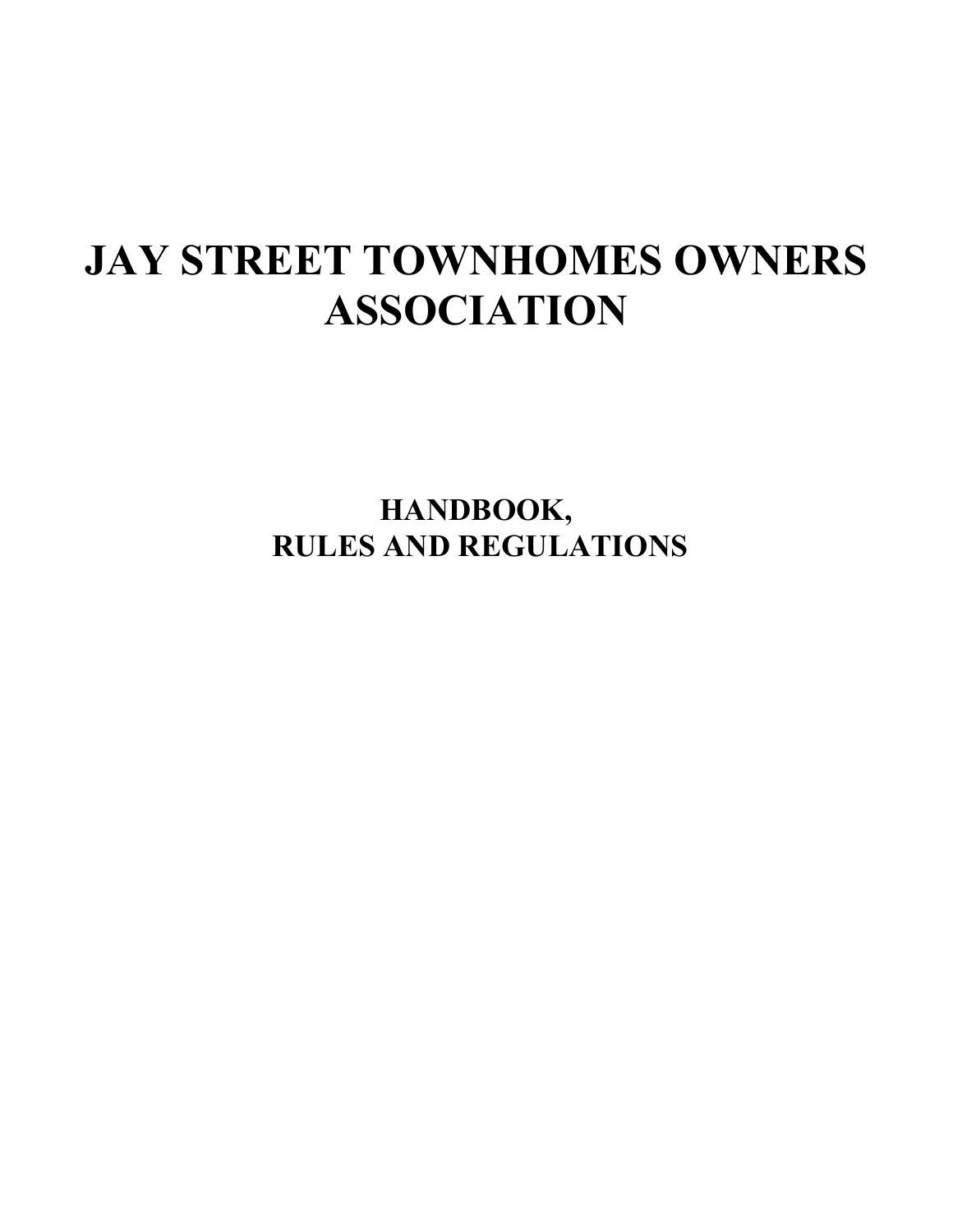# **EMERGENCY PROCEDURES**

| Fire, Police, Ambulance or<br>Other emergencies: | <b>Call 911!</b>             |                    |                |  |  |
|--------------------------------------------------|------------------------------|--------------------|----------------|--|--|
| <b>Association Emergencies:</b>                  |                              |                    |                |  |  |
| Gas/Electric -                                   | Call Xcel Company            | $(a)$ 800-481-4700 | xcelenergy.com |  |  |
| Sewer-                                           | Call Service Company         |                    |                |  |  |
| Plumbing -                                       | Call Service Company         |                    |                |  |  |
| Roof Leak -                                      | <b>Call Property Manager</b> | $(a)$ 303-834-0311 |                |  |  |

# **PROPERTY MANAGER:**

**Realty One Property Management, Inc. 1745 Shea Center Drive Ste 400 Highlands Ranch, CO 80129 Ph. 303-834-0311 www.realtyonepropmgmt.com jrobson@realtyonepropmgmt.com**

**ASSOCIATION INSURANCE COMPANY: (Subject to change without notice)**

**American Family Insurance 10465 Melody Drive Suite 109 Northglenn, CO 80234 Agent: Richard Mann 303-280-3346 fax 303 280-3499**

**This Handbook and the Rules and Regulations contained herein have been revised as of March, 2016.**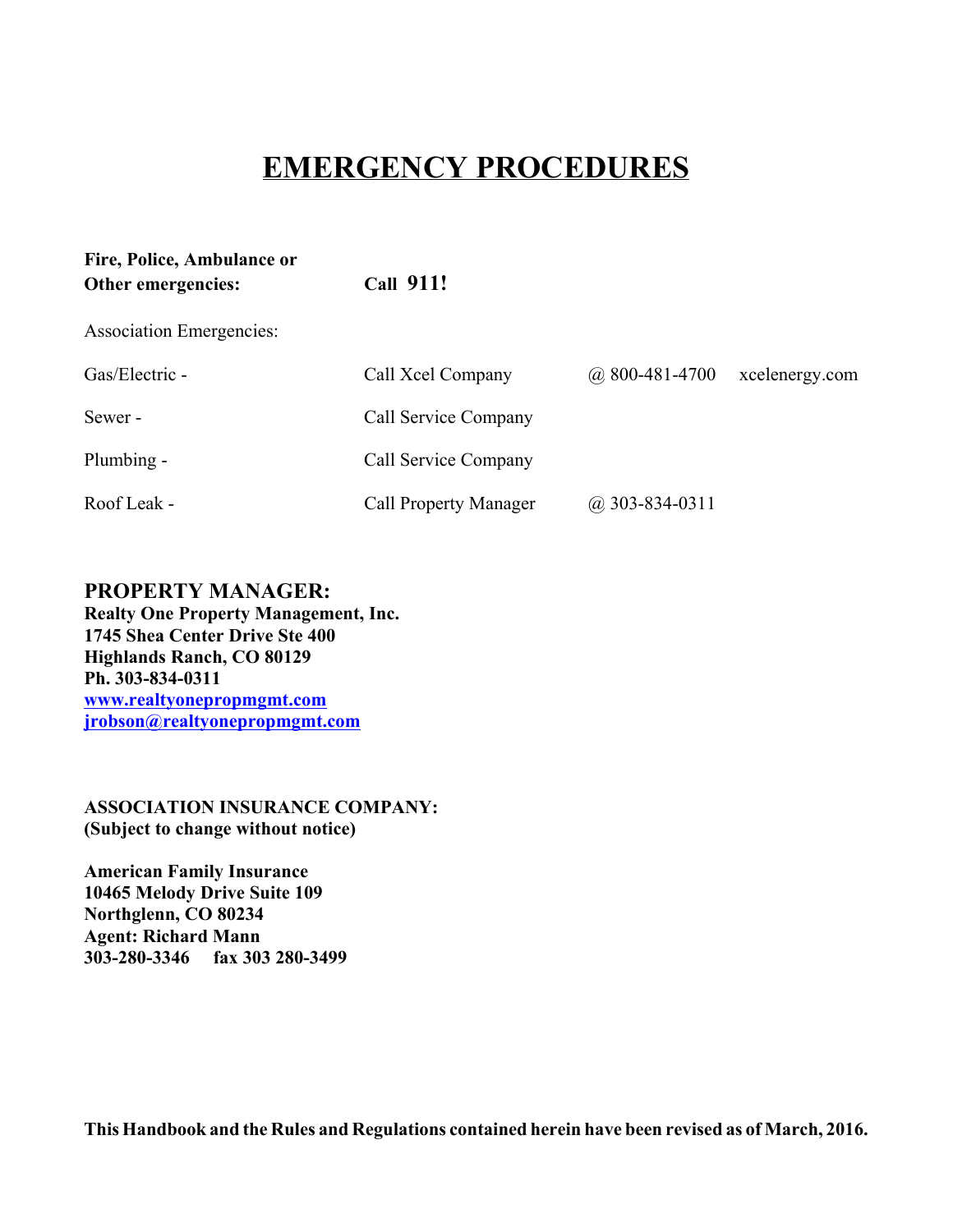# **TABLE OF CONTENTS**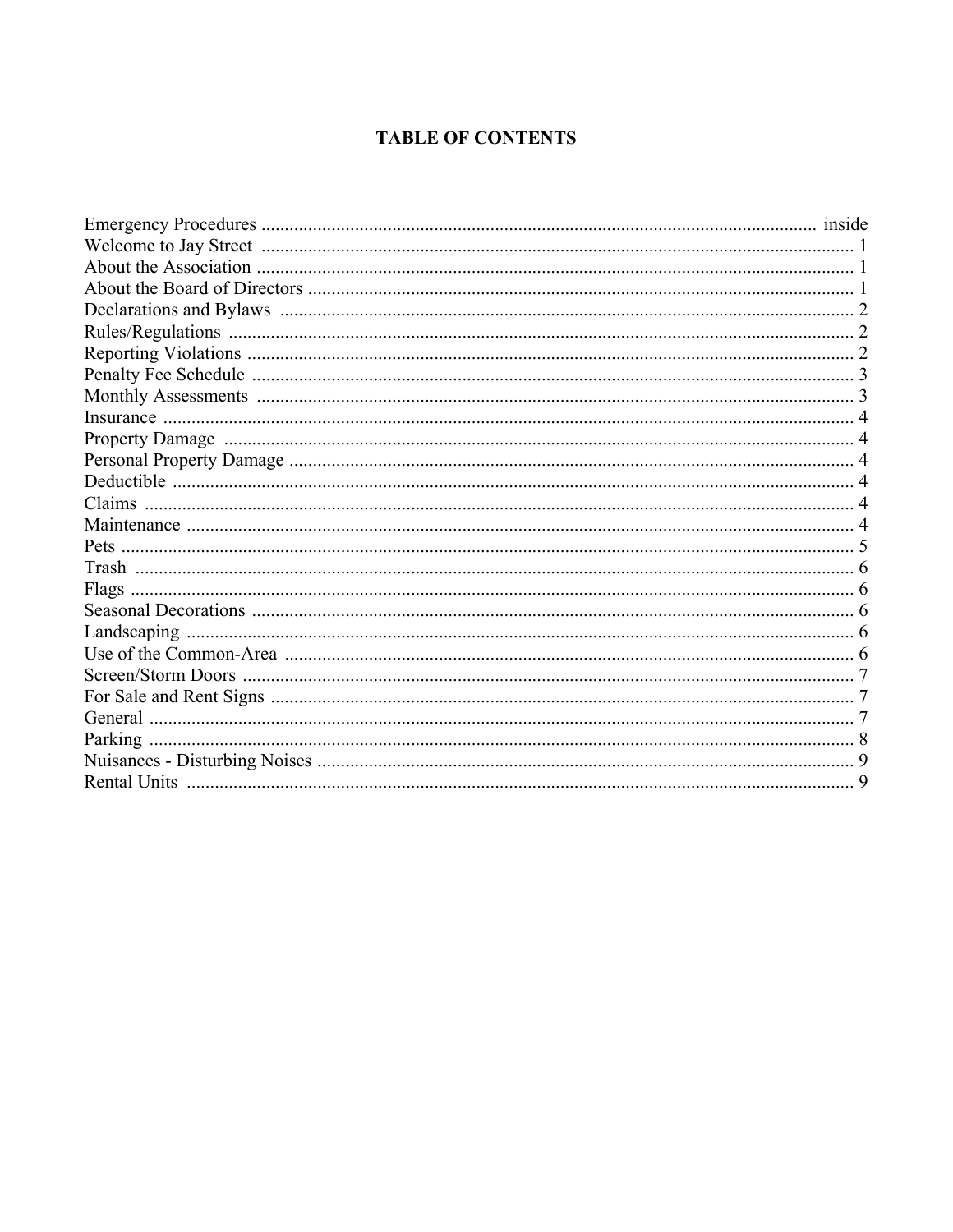# **JAY STREET TOWNHOMES OWNERS ASSOCIATION**

# **HANDBOOK, RULES AND REGULATIONS**

Welcome to the Jay Street Townhomes Owners Association. This booklet has been produced so that owners and tenants may be able to refer readily to the rules and regulations of the Association. The Board of Directors hopes each owner and tenant will find this booklet informative and helpful.

It is essential in a homeowner association that neighbors be aware of others' needs for privacy and quiet enjoyment. It is through the efforts of all residents at Jay Street that our Association becomes a success. It is through the cooperation of everyone that rewards offered by townhome living will be realized. Hopefully, all of us will share the responsibilities and rewards of life at Jay Street.

#### **JAY STREET TOWNHOMES OWNERS ASSOCIATION RULES AND REGULATIONS**

Pursuant to Section 4 of the Condominiums Declaration for Jay Street Townhomes Owners Association, Inc., the Board of Directors hereby adopts these revised Rules and Regulations as of March, 2016.

Jay Street Townhomes Owners Association, Inc. shall be referred to as "Association"; the Board of Directors shall be referred to as "Board"; Townhomes shall be referred to as "Units"; the "project" shall refer to all common areas, amenity facilities and all lots and improvements.

"Assessment" shall mean and refer to any assessment levied, charged or assessed against an owner.

Final definition shall be interpreted as per the Declaration of Covenants, Conditions, Restrictions, and Easements Article.

Jay Street is comprised of all unit owners who share equally in the expenses and responsibilities of our community. The common interest of all who reside here is to maintain the highest quality of life for all residents, and to maintain the value of our property.

This guide contains the rules and regulations governing the Association. They apply to ALL residents of the Association -- owners and non-owners alike -- and compliance is expected. The rules are enforced by the Board of Directors, which is comprised of three (3) homeowners who are elected by the members of the Association.

Your Board encourages all residents to become involved in their community. You are encouraged to attend board meetings and to serve on one of the committees that advise the board.

Information on committees is available from the Board members or from the management company. Only through active resident participation can your Association be responsive to your needs and wishes. This will not only make Jay Street a sound investment where you can be proud to live, but will also make your life here pleasant and enjoyable.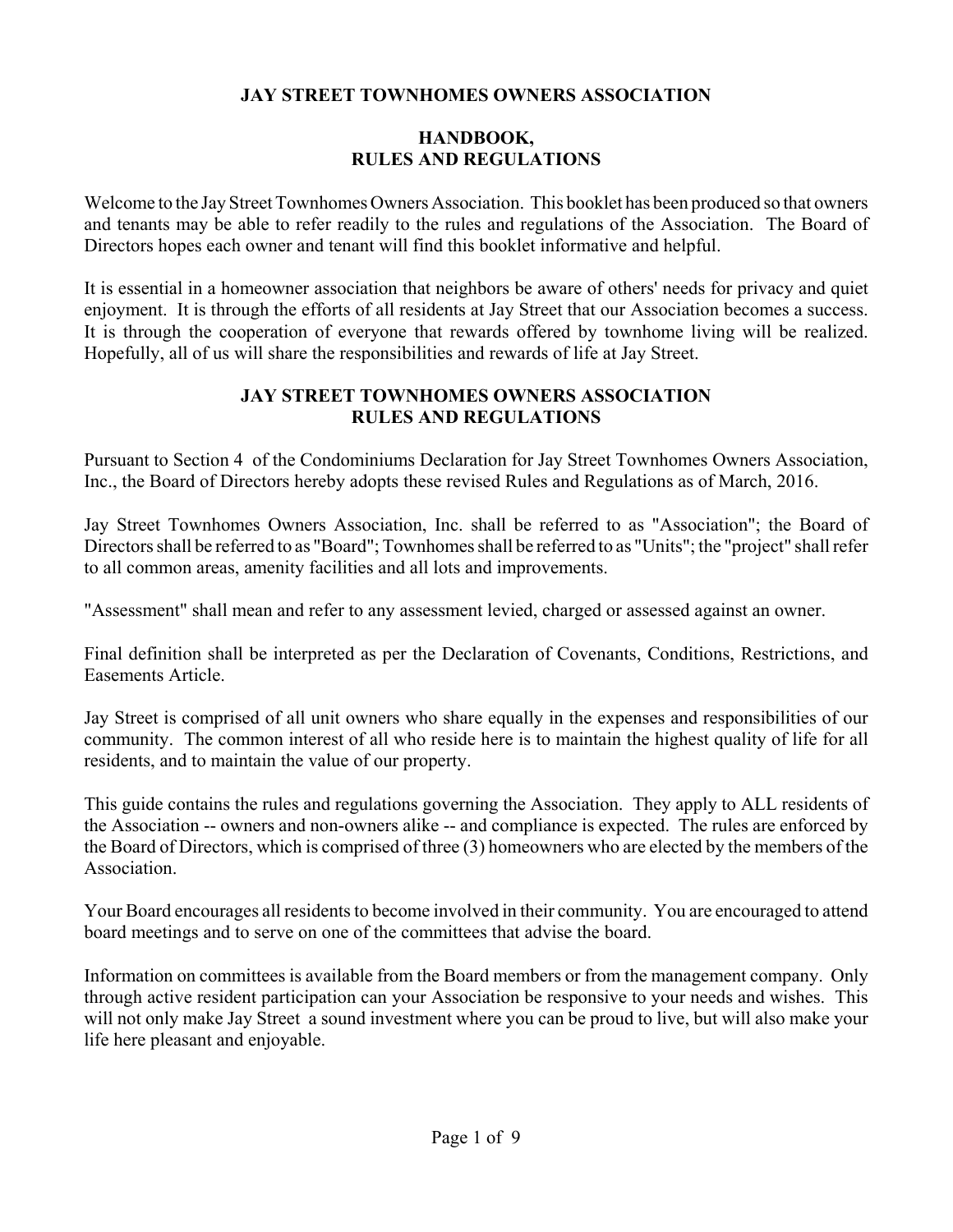#### **DECLARATION, ARTICLES OF INCORPORATION, AND BY-LAWS:**

The Association is governed by these documents, a copy of which each homeowner received at closing. These documents, as well as budgets, minutes and other Association related documents are kept on file at the management company's office and are available for your inspection upon reasonable notice during normal business hours.

#### **RULES AND REGULATIONS:**

The Board may adopt reasonable rules as it deems proper and necessary, provided such rules are not in conflict with the Declarations and By-Laws of the Association. A copy of the rules as they are adopted, amended, or repealed must be mailed or otherwise delivered to each owner; upon such mailing or delivery, such rules shall have the same full force and effect and are enforceable.

In the event there is a conflict between any of these rules and any city, state or federal law, the appropriate governmental ordinance shall take precedence.

These Rules and Regulations, the Declarations, the Articles of Incorporation, and the By-Laws shall be enforced by the Board of Directors, and penalties and fines for infractions may be levied in accordance therein.

# *OWNERS AND TENANTS ARE DEEMED RESPONSIBLE FOR INFRACTIONS COMMITTED BY THEIR CHILDREN AND/OR VISITORS*.

# **REPORTING VIOLATIONS:**

1. A written signed complaint detailing the violation must be filed with the management company before action shall be taken.

2. Written notice of the complaint shall be sent to the violating owner detailing the complaint and requesting compliance at the earliest opportunity. Copies of written notices to tenants will be forwarded to the owner/agent.

After notification of the complaint has been sent, the owner/tenant shall have ten (10) days from the date of the letter to notify the management company that they wish to contest the fine.

4. Owners wishing to contest a fine may do so at the next scheduled meeting of the Board of Directors. Should an owner wish to schedule a hearing, he must notify the management company of this intention to do so. All hearings must be scheduled into the agenda. Owners failing to notify the management company cannot be heard. If a person schedules a hearing, the complainant must be present at the hearing.

5. Tenants shall be liable for their own fines and for fines assessed against their guests or family members. If the fine assessed to the tenant remains unpaid after thirty (30) days, the Association shall assess the fine against the owner of the unit in which the tenant resides. The Association shall give the owner written notice of the assessment of the tenant's fine against the owner. The owner shall have ten (10)days from the date of assessment in which to pay or appeal the fine against the tenant.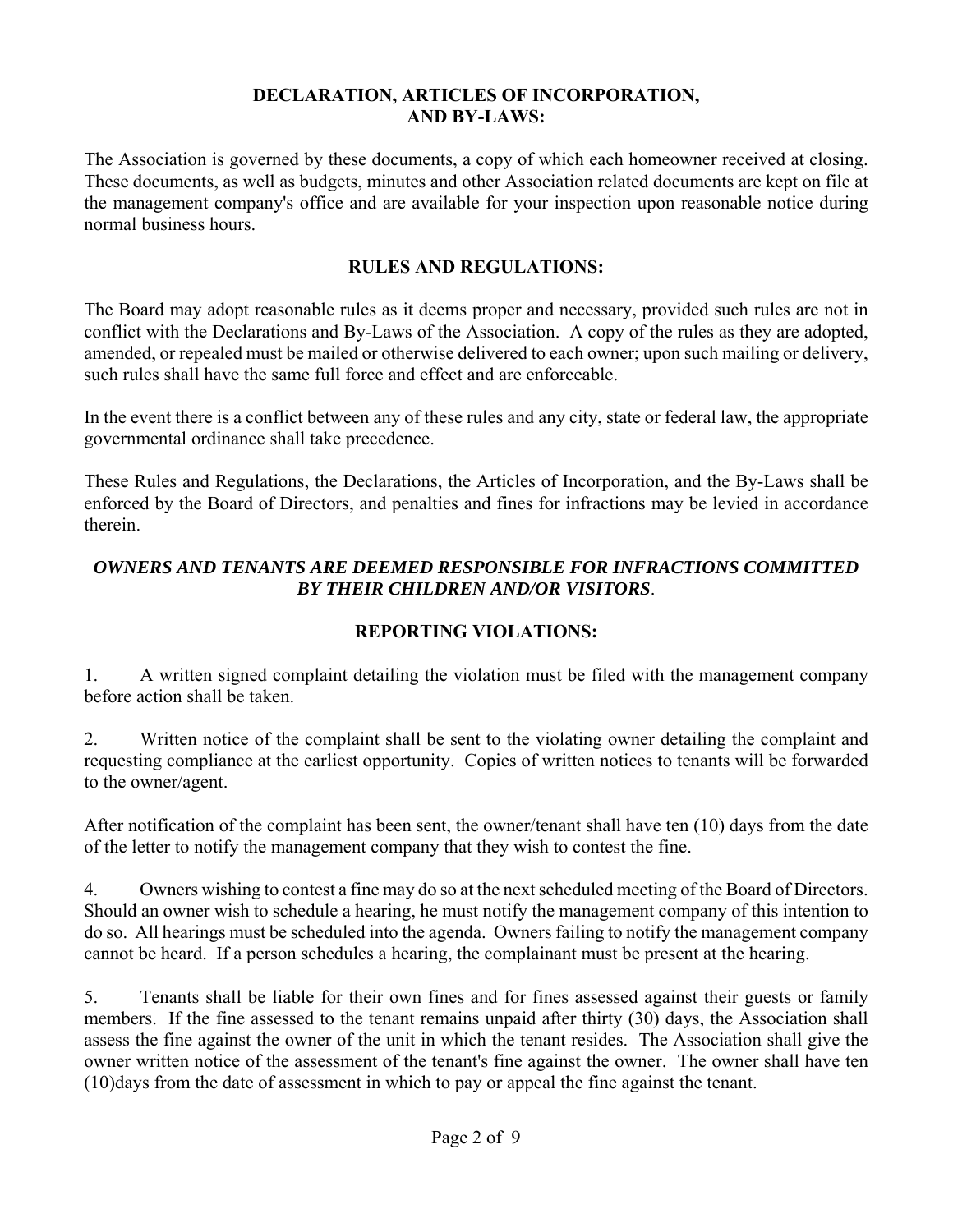#### **MAXIMUM FINES AND PENALTIES FOR VIOLATION OF THE RULES AND REGULATIONS:**

1 . First Offense: A written notice to the owner describing the violation and suggested future procedures for compliance.

|    | Second Offense: | A \$20.00 fine.                                                                                                                                   |
|----|-----------------|---------------------------------------------------------------------------------------------------------------------------------------------------|
| 3. | Third Offense:  | A \$40.00 fine.                                                                                                                                   |
| 4. | Fourth Offense: | A \$100.00 fine, and in the case of pets, mandatory removal from the<br>complex. In addition, all city, state and federal remedies shall be used. |

Fourth and subsequent offenses shall require a written citation with a copy given or sent to the offender and \$100.00 fine assessed against the offender for each offense.

Second, third, fourth, and subsequent offenses need not be for a violation of the same provision before a fine is imposed. For example, if a resident violates a "pet" rule for his first violation, and then violates a "noise" rule for his second violation, the fine would be imposed upon the occurrence of the second violation. It is not necessary for a resident to violate a specific rule, such as the "noise" rule twice before a \$20.00 fine is levied. Similarly, a \$40.00 fine will be assessed for a third violation of the house rules and a \$100.00 fine will be assessed for a fourth and subsequent violation of the house rules.

These fines and penalties shall be due and payable with the next Jay Street dues installment. If payment of a fine is not received at that time, a late charge of \$10.00 shall be added. Late charges will be levied on the first day of the month the fine and assessment is due, and for each month thereafter until the fine is paid. Standard collection procedures apply. In extenuating circumstances, a payment schedule may be negotiated with the Board of Directors.

Any charges for damages or work done on behalf of the owner will be charged in the same manner. Standard collection procedures apply.

# **MONTHLY ASSESSMENTS** (Maintenance Fees)

Maintenance fees paid each month by the homeowners cover the cost of the following:

Maintenance of common areas (lawns, trees, shrubs, sprinkler system). Water and sewer.

Maintenance of building exteriors (walls, roofs, and painting). Trash pick-up. Snow removal. Maintenance of community streets. Maintenance of sidewalks and parking areas. Master insurance policy. Newsletter. Management company fees.

Professional fees (lawyers, accountants).

Reserves for future repairs (roofs, painting).

All monthly fees are due and payable on the first of each month. Any balance not paid within 10 days will be subject to a \$10.00 late charge. If the account remains delinquent, the owner will be notified in writing of the Association's intent to lien the property. If no response is forthcoming within ten (10) days, a lien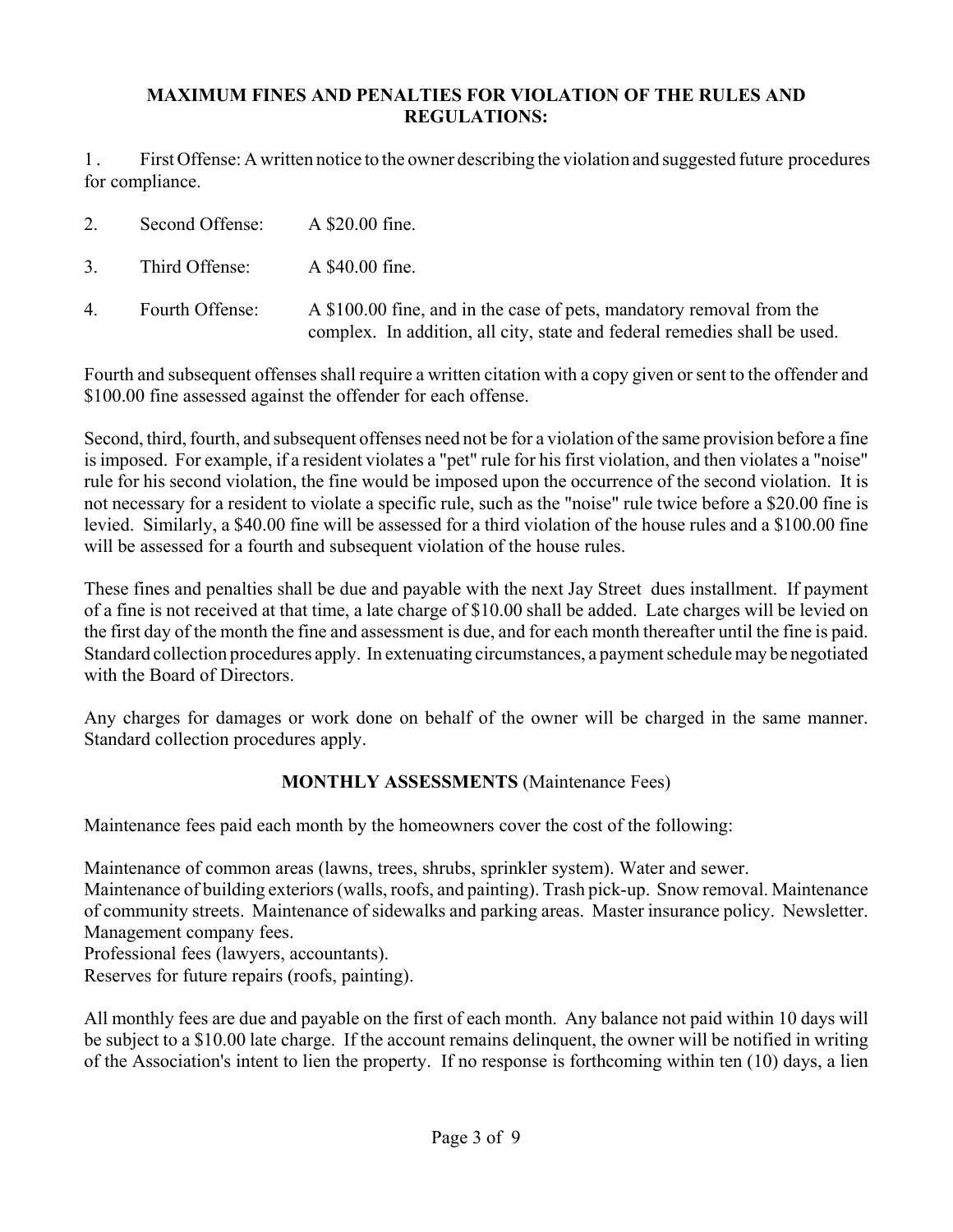will be filed, and any further legal action deemed necessary will be taken. Any filing or legal costs, including attorney's fees incurred will be added to the unit owner's assessments.

A unit that is delinquent in its assessment will have its voting rights suspended.

#### **INSURANCE**

The Association maintains a Master Insurance Policy covering the complex in general. The policy insures the Association for liability for bodily injury and property damage relating to acts that might occur on common property or to a building.

Following is an explanation of some of the insurance items:

#### **PROPERTY DAMAGE**

Damage to a building structure as a result of natural force or fire would be covered by insurance. HOWEVER, EVERYDAY WEAR AND TEAR IS NOT COVERED. (This does not cover items that are owned by residents as a result of fire and/or natural forces.) The insurance company will cover items inside that unit that would have been installed at the time the units were built. (This would include cabinets, carpeting, and trim) Items added after the units were built must be covered under the owner's personal insurance package.

#### **PERSONAL PROPERTY DAMAGE**

The Association's policy does not cover personal property of the residents. Therefore, it is highly recommended that you obtain individual coverage to compensate you or your resident in the case of a major loss. A Renter's policy can be obtained through most major insurance carriers.

#### **DEDUCTIBLE**

The Association's insurance policy has a deductible provision of \$2,500.00. If an owner, his family, or guests have a claim, the owner shall pay the deductible unless approved by the Board of Directors for the Association to pay the deductible. (If an increase in the premium is caused by an owner's negligence, he/she will be responsible for that increase.)

#### **CLAIMS**

The Board of Directors must approve all claims. If you wish to make a claim on the insurance policy, or to report damage you must contact the management company. They will advise you of the steps which must be taken. Do not have items repaired before first contacting the management company or the insurance agent for the Association.

#### **MAINTENANCE**

The Association is responsible for maintenance of the common areas and each homeowner is responsible for any maintenance of their limited common area. Utility lines will be maintained by the Association for water and sewer from the tap on the City line to the entrance of the unit. Roofs, rims, gutters, and exterior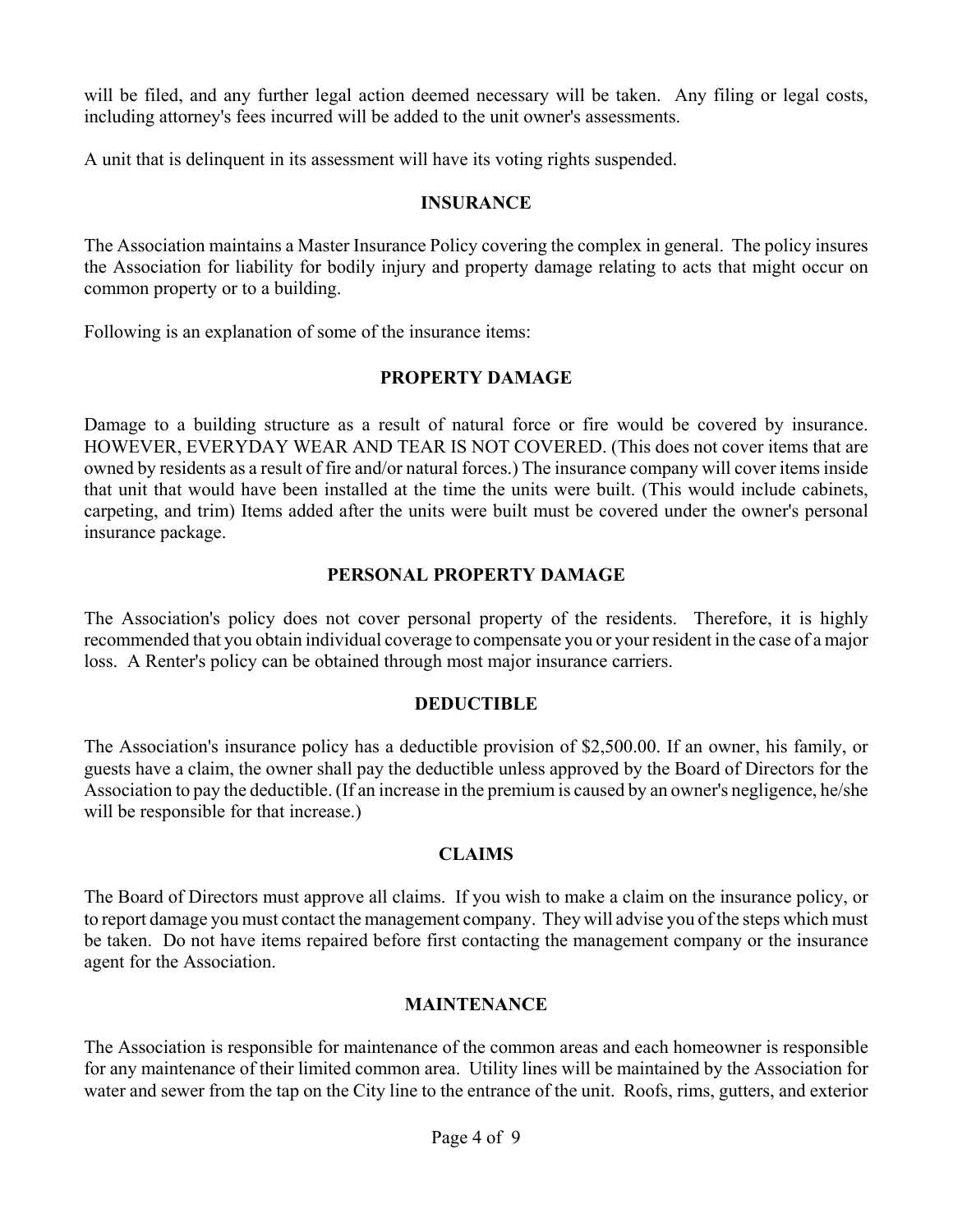maintenance will be provided by the Association. The Association will paint the exterior of the unit as necessary and if funds are available, including exterior doors.

Each owner is responsible for maintenance, repair and replacement of -all fixtures, equipment, facilities, and utilities installed within or attached to the owner's unit. The owner is also responsible for maintenance, repair or replacement of windows, and exterior doors.

If any item is damaged in the common area through the negligence or willful act or omission of an owner, member of the owner's family, guest, or resident in the owner's unit, the expenses will be the personal obligation of the owner.

Maintenance of all common (exterior) areas is provided by contract labor that is hired by the Board and paid for by the homeowner's monthly maintenance fees.

Requests for repair of exterior items must be submitted to the management company. Repair of interior items, as well as windows (screens and glass), doors, etc. is the responsibility of the owner.

Every owner shall perform promptly all repair and maintenance work within his unit, the omission of which would adversely affect any common element or air space of any other unit, and shall be responsible for all loss and damage caused by his failure to do so.

#### **PETS**

The City of Wheat Ridge has ordinances on pets and their maintenance. The owners, tenants and guests at Jay Street must adhere to these ordinances. If the ordinances are violated, the City will be contacted for enforcement and the owner will be subject to fines by the Association.

No more than two (2) dogs and/or cats per unit. No livestock, poultry or exotic animals other than normal household pets may be kept. Pets on or in the common area must be attended or be on a leash. No animal may be tethered to any stationary object in or on the common area or be left unattended. Any soilage made by pets in the common area or on landings, patios and balconies must be cleaned up immediately. All pets must be licensed and vaccinated in accordance with ordinances by the City, County, or State. No animals may be kept or bred for commercial purposes. No pet may be kept in such number or manner as to create a nuisance to other residents. Dogs shall not be permitted to bark excessively. Dog owners please be aware that your dog's barking is probably annoying to your neighbors. For this reason, as a courtesy, do not leave your dog outside at night or when you are not at home.

Complaints about animals can be enforced by the Board as outlined in the "Reporting Violations" section.

The unit owner is responsible and liable for any damage, injury or disturbance which pets in his/her unit may cause or inflict, including monetary damages.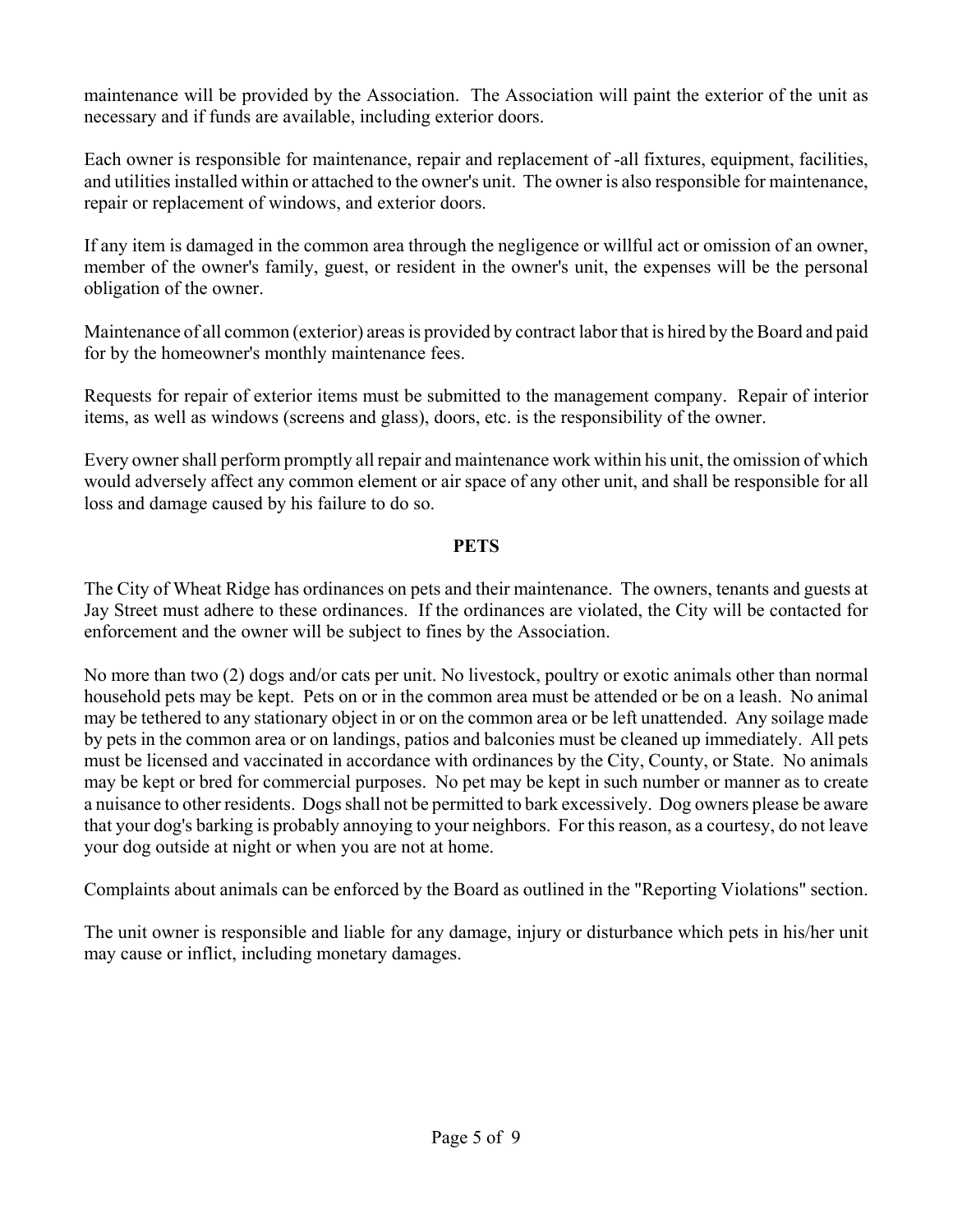#### **TRASH**

The trash pick-up days for the Association are Monday & Thursday each week, subject to change. If there is a holiday that week the pick up will be one day late.

No rubbish or debris of any kind shall be placed or permitted to accumulate in the common area, and no odors shall be permitted to arise therefrom so as to render any unit unsanitary, unsightly, offensive or detrimental to any other property or its occupants.

No resident shall sweep or throw any dirt, pet waste, or other substance into the common area or onto another resident's property.

#### **FLAGS**

Nothing in these rules shall prohibit the proper display of the official flag of the United States of America. No other national flag, pennant, or banner other than seasonal shall be displayed outside of a unit.

#### **SEASONAL DECORATIONS**

Decorations will be permitted so long as they are put up and taken down in a reasonable length of time. No damage or permanent attachment to the structure will be permitted. Also, decorations must be in good taste and not offend other homeowners.

#### **LANDSCAPING**

Entry landscaping cannot be altered in any fashion. Planting in ground or any change in the present landscaping will not be permitted unless approved in writing by the Board of Directors. Live, wellmaintained plants and/or pots may be kept on porches.

#### **USE OF THE COMMON-AREA**

No person shall obstruct any part of the project common area, including sidewalks, and driveways, or use them for any purpose other than ingress and egress to and from the Jay Street Townhomes project. The sidewalks, driveways, retaining walls, and drainage areas shall not be used as a play area for children nor shall baby carriages, bicycles, skates, or similar articles be allowed to be used in those areas above mentioned or on common area grass areas. No motorized vehicles shall be used on the walkways, landscaped areas, or any other portion of the project. Bicycles will not be permitted except for ingress or egress purposes. No portable basketball hoop may be left in the parking lot overnight.

No fireworks or firearms may be discharged anywhere within the complex.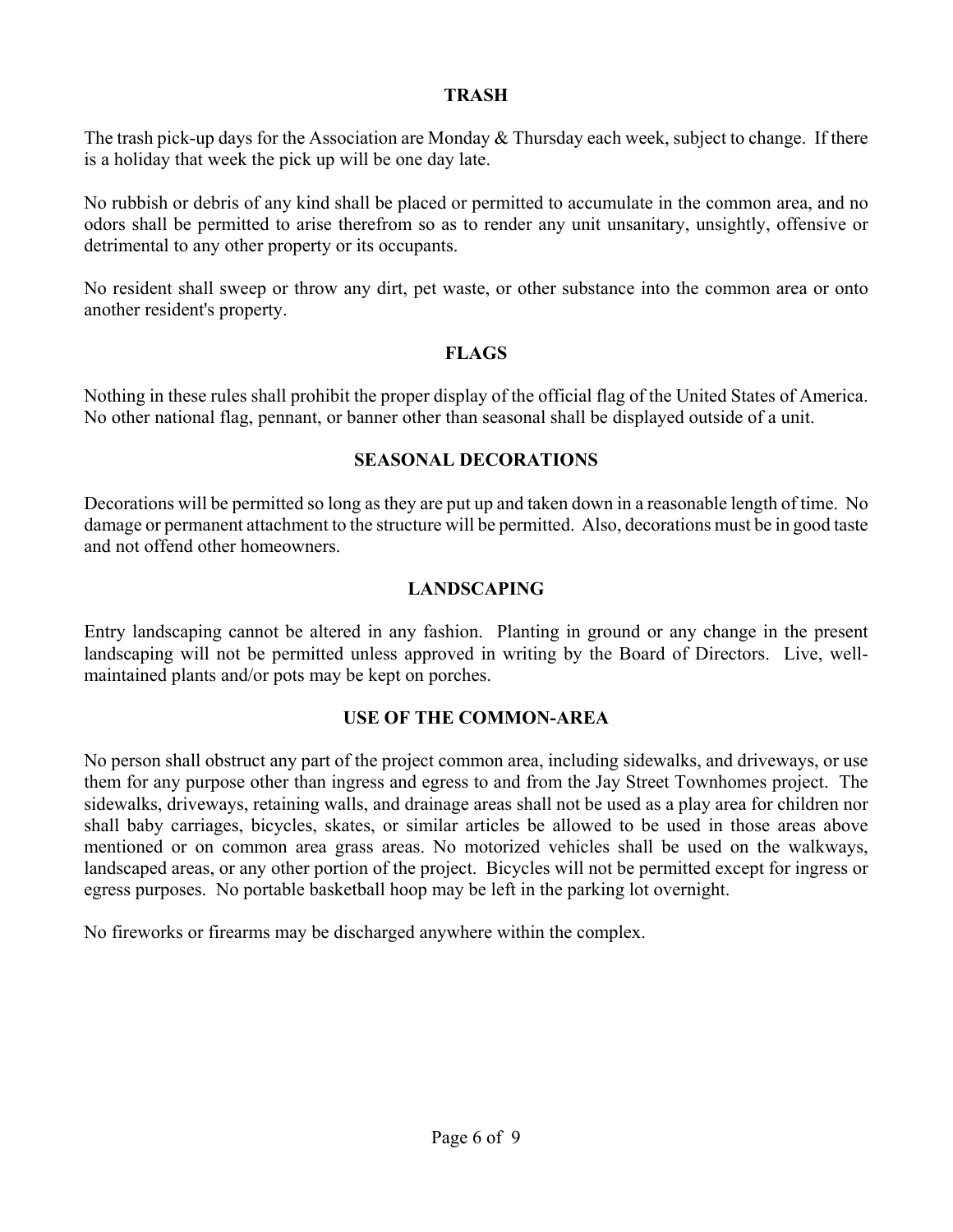#### **SCREEN/STORM DOORS**

Exterior storm doors are permitted, provided they are white. No silver colored, aluminum or black are permitted. All doors will be the responsibility of the owner to maintain or replace.

#### **FOR SALE AND RENT SIGNS**

These signs may be placed only in the window of the unit to be sold or rented. No staking of these signs will be permitted in the space in or around the front, side or rear of the unit. The size of the sign is not to exceed 2' x 3', the standard size for normal real estate signs.

#### **GENERAL**

No clothesline of any type shall be placed on any property. Garments, rugs, clothing, or other household items may not be hung from windows, balconies, railings, fences, or sides of the buildings.

Wall-mounted, window-mounted, or any other kinds of sleeve-type air conditioners are not allowed. Evaporative (swamp) coolers are also prohibited.

No flammable, combustible, or explosive fluids, chemicals or substances may be kept on the property except those required for normal household or automotive use.

No unit shall be used for any purpose other than residential. No business, profession or trade shall be conducted in any unit which creates unusual activity, or draws vehicles or pedestrian traffic into the project.

No soliciting or door-to-door distribution of printed materials, such as flyers, handbills, leaflets, etc. (except for official Association business) without the express permission of the Board of Directors. No exterior antennae of any type are allowed.

Additions or alterations that require cutting through the roof or exterior wall of the unit (pet doors, windows) will not be permitted. No person shall cause any signs, posters, or advertising devices of any nature to be erected or maintained on any part of the project (including without limitation, upon any lot, exterior walls, doors, roof or any part thereof, or imposed on or at any window, or any vehicle, automobile or other equipment or items), without the prior written consent of the Board, except for a sign or signs identifying the project which may be maintained by the Association.

To maintain the architectural continuity within Jay Street, no resident may alter, repair, repaint or do any work upon any of the common elements without prior written consent from the Board of Directors. Items which may not be altered without written approval include, but are not limited to: storm doors, gates, all doors and windows, exterior vents, antenna, air conditioning units, or balconies/railing.

All opening windows MUST have screens. Bent, torn or rotted screens must be replaced promptly by homeowner.

Under no circumstances shall nails be driven into the building siding. Seasonal decorative items are permitted for a limited time surrounding the appropriate holiday and owners are responsible for any and all damage done to the building by such decoration.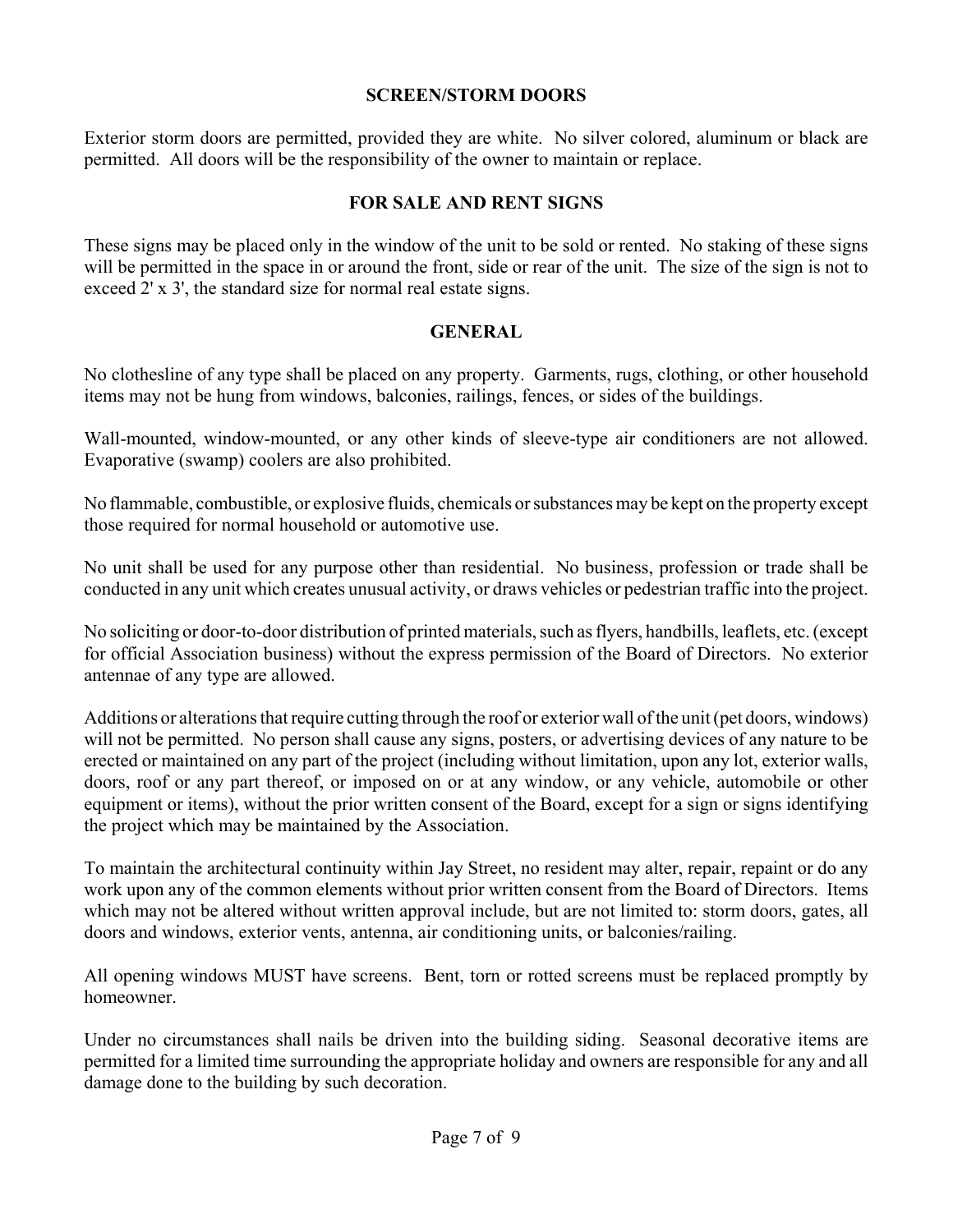No exterior antennae of any type are allowed. All wiring for cable television must be hidden. No wires are to be installed on buildings or laid upon the gravel or landscaped areas. Satellite dishes must be preapproved by the Board of Directors.

All units must have appropriate window coverings. Newspapers, sheets, blankets, aluminum foil or cardboard are not considered proper window attire and are forbidden sixty (60) days after taking occupancy.

Unsightly objects, such as ladders, canoes, bicycles, appliances, etc. may not be stored on patios. Any other items must be kept from view.

Only authorized maintenance personnel are to be on community roofs and structures. The Association will not be held liable for any injuries from such activity.

Nothing shall be allowed, done or kept in any unit or on the common element in violation of local, state, or federal codes, and/or laws which would cause an increase in premiums or cancellation of Association Insurance coverage.

# **PARKING**

Residents may not use the visitor overflow parking area for their own personal use.

Parking in designated fire lanes, or stopping or standing in fire lanes, is prohibited by City code. Violators may be ticketed by city police for fire lane violations that are reported to them by ANY individual. Vehicles obstructing any portion of a fire lane or driveway will be towed.

Commercial type vehicles, including but not limited to, campers, motorhomes, trailers, boats, limousines or other over-large vehicles may not be parked on Jay Street grounds.

Trucks in excess of 3/4 ton, moving vans, trailers and motor homes are allowed only when engaged in transport to and from a building. Under no circumstances may they be parked on sidewalks or landscaped areas, or left overnight.

Garage doors should be closed at night. The Association is not responsible for lost or stolen items. Damage to garage doors or trim shall be the responsibility of the owner.

No vehicle maintenance, except emergency measures to start the engine or change a flat tire, is to be performed on common ground. Under no circumstances shall the changing of engine fluids be allowed in the common area.

Loud noise emitting from car exhaust pipes, stereos, homes, etc. are strictly against the law and by Bylaws of the Association. All drivers shall refrain from disturbing residents. Owners shall be responsible for the fines and penalties of visitors who violate this rule.

No inoperative, unused, unregistered or abandoned vehicles shall be stored, parked, maintained or kept on any part of Jay Street grounds. A vehicle whose registration has expired and has not been registered within the 30 day grace period as defined by State law shall be deemed "unregistered" and will be served notice of towing.